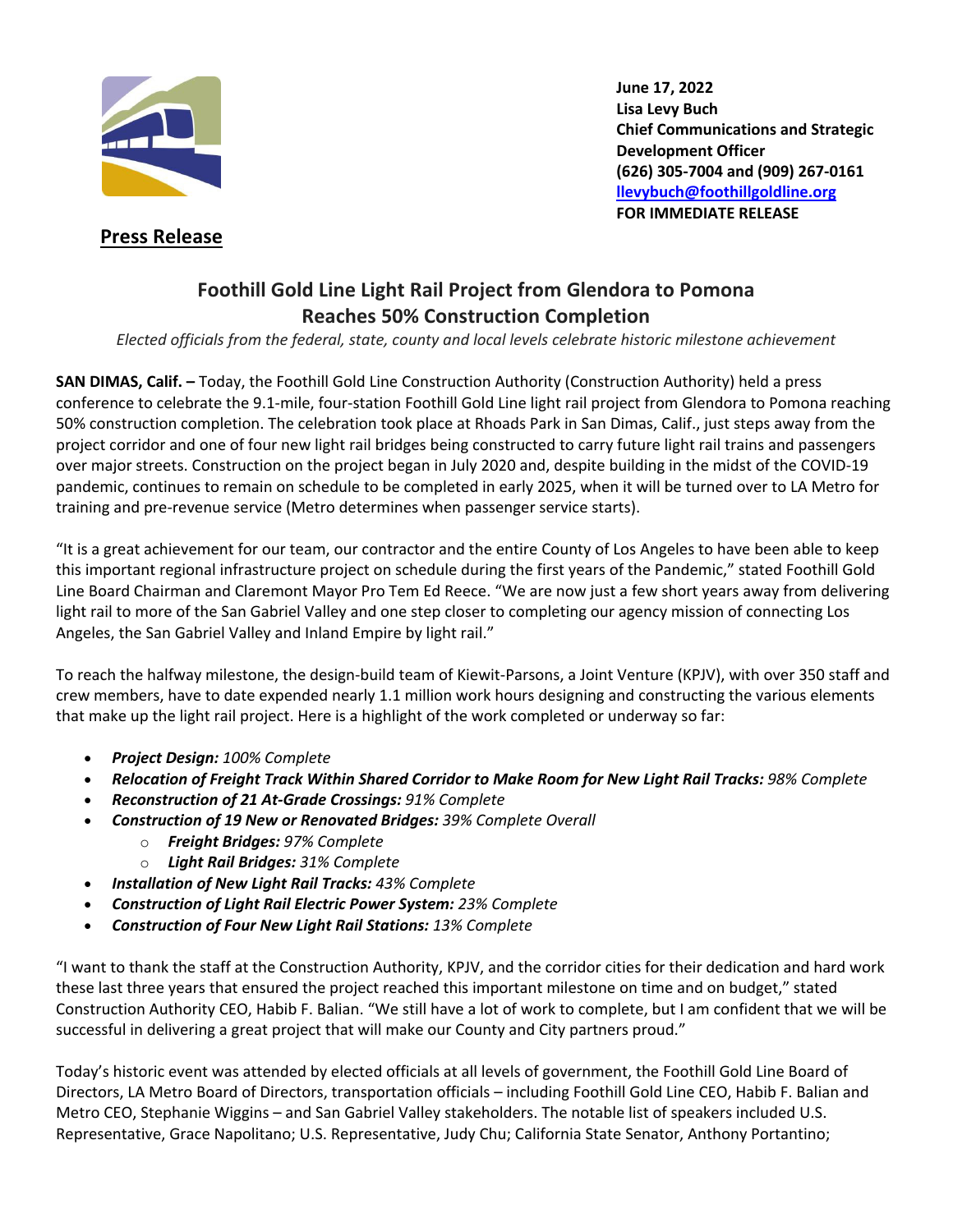California State Assembly Members, Chris Holden and Freddie Rodriguez; Metro Board Chair and Los Angeles County Supervisor, Hilda Solis; Metro Board Member and Los Angeles County Supervisor, Kathryn Barger; Metro Board Member, Foothill Gold Line Board Member and Pomona Mayor, Tim Sandoval; Foothill Gold Line Board Chair and Claremont Mayor Pro Tem, Ed Reece; and Metro Board Member, Metrolink Board Chair and Glendale Council Member, Ara Najarian. Mayors and council members from the Foothill Gold Line cities also attended. The event concluded with a cake-cutting ceremony.

"This project was the first to break ground under Measure M, and reaching the 50% mark for this project demonstrates that we are serious about delivering on the promise made to voters," said Metro Board Chair and Los Angeles County Supervisor Hilda L. Solis. "As the Chair of the Metro Board of Directors, I am ecstatic that the Foothill Gold Line Construction Authority and KPJV are bringing this project to fruition for the San Gabriel Valley."

The Foothill Gold Line was the first Measure M-funded light rail project to break ground and is named one of Metro's 28 priority projects to be completed before the 2028 Summer Olympic and Paralympic Games in Los Angeles. It is being funded by Los Angeles County's Measure M, along with residual funds from Measure R not used to complete the Pasadena to Azusa segment; as well as State of California greenhouse gas reduction funds.

"Metro aims to be the first choice for transportation for the people of LA County," said Stephanie Wiggins, CEO of Metro. "Reaching this 50% milestone is moving us closer to that goal by expanding our system and fully connecting the San Gabriel Valley to key county destinations. Thank you to the Metro Board, and all the leaders in the corridor cities that have pushed this project forward; and thank you to all the workers who have helped get us to this point. Most of all, thank you to the voters who supported Measure M and Measure R, without whom none of this would have been possible."

## **Benefits and Economic Impact of the Foothill Gold Line**

When completed, the light rail project will add new stations to the Metro Gold Line system (currently referred to as the L Line) in the cities of Glendora, San Dimas, La Verne and Pomona – and increase ridership on the Metro system by an estimated 11,600 daily weekday boardings when the extension opens for passenger service. It will provide connections to important regional destinations like the LA County Fairplex, colleges and universities, historic downtowns, museums, regional parks and open space areas, and much more. In addition, the extension will provide a direct link between the Metro and Metrolink systems in Pomona, allowing riders from each system to easily transfer – creating endless possibilities for connections throughout the region. The Construction Authority is currently seeking additional funding to complete the project to Claremont and Montclair, which would add an additional nearly 8,000 daily weekday boardings to the Metro system when completed.

It is estimated that during construction, the project from Glendora to Montclair will create as many as 17,000 jobs and up to \$2.6 billion in economic output for the region, as well as up to \$1 billion in labor income and potentially \$40 million in tax revenue (according to an economic study by Beacon Economics).

The Foothill Gold Line continues to be a catalyst for transit-oriented development projects, having spurred more than \$13 billion of private investment in residential and commercial developments within a half-mile of a current or future station – with more already planned or underway within a half-mile of the stations from Arcadia to Montclair.

## **Media kit with project photos, artist renderings of stations and maps is available at https://bit.ly/FoothillGoldLine50PercentComplete.**

## ###

**About the Foothill Gold Line Construction Authority** – The Foothill Gold Line Construction Authority is an independent transportation planning and construction agency created in 1998 by the California State Legislature to plan, design and build the Metro Gold Line (currently called the L Line) light rail system from Union Station to Montclair. The agency